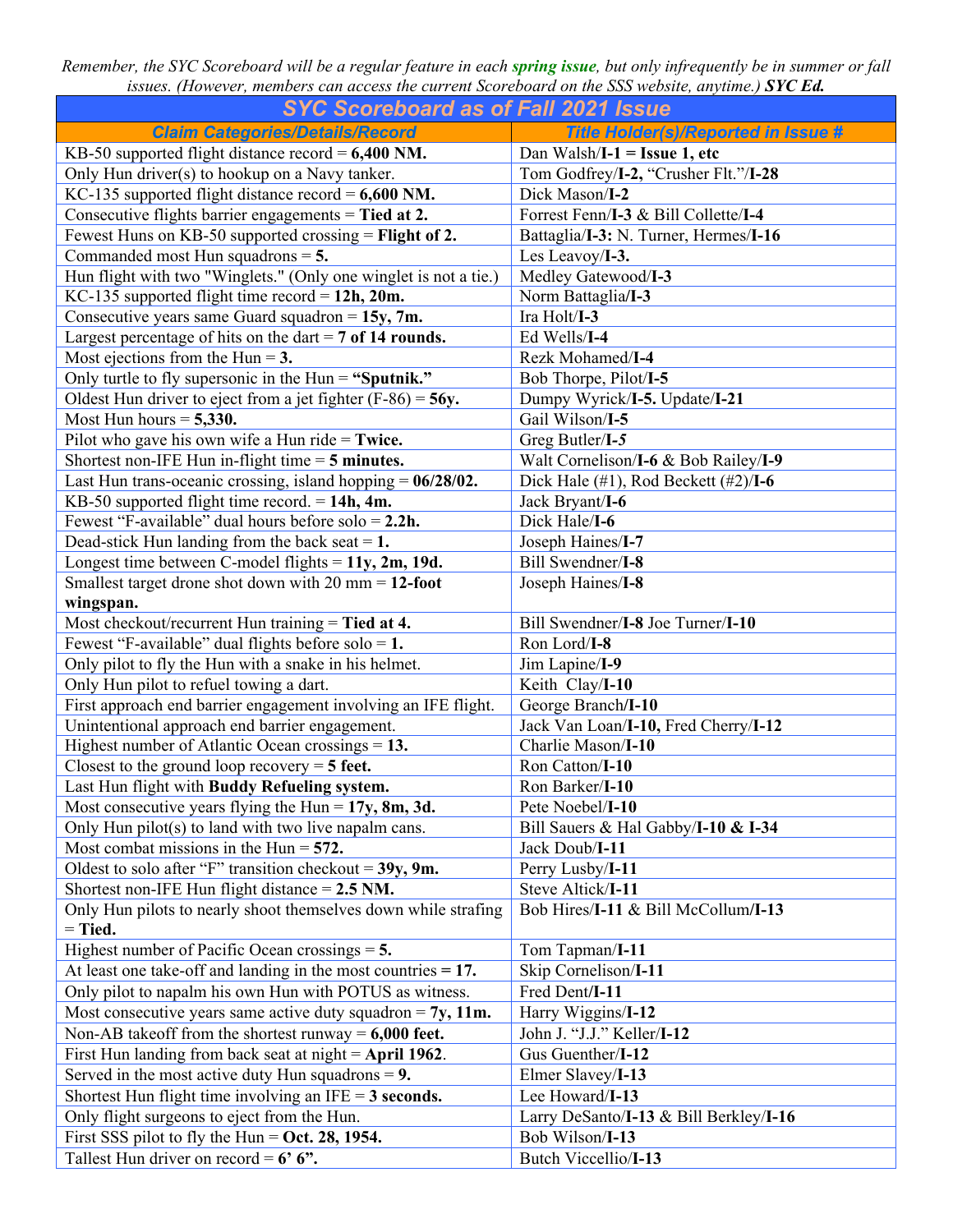| <b>SYC Scoreboard as of Fall 2021 Issue</b>                                                                |                                     |  |
|------------------------------------------------------------------------------------------------------------|-------------------------------------|--|
| Only Hun jock who managed to land safely with both ailerons<br>up.                                         | Mick Greene/I-13                    |  |
| Highest altitude reached in the Hun $= 73,000$ feet.                                                       | George Demers/I-13                  |  |
| Only Hun pilot to jettison two SUU-21 dispensers from the<br>centerline pylon through no fault of his own. | Jack Cousyn/I-13                    |  |
| Only Hun jock to take small arms hits to the body while<br>airborne and recover his Hun safely.            | Pete Noebel/I-13 & reworded in I-14 |  |
| Most combat sorties in the Hun by a non-rated officer $= 17$ .                                             | Darrell Jones/I-13                  |  |
| Only two brothers who both ejected from Huns.                                                              | "Dumpy" & "Champ" Wyrick/I-14       |  |
| Only Hun pilot shot down in his home base traffic pattern.                                                 | Darrell Couch/I-14                  |  |
| Longest time between Hun flights as pilot = $31y$ , 10m, 19d.                                              | Don Schmenk/I-14                    |  |
| Shortest time from ejection till return to flight as a Hun $\text{PIC} =$<br>20h.                          | Paul "PK" Kimminau/I-14             |  |
| Shortest Hun pilot on record = $5'$ 4".                                                                    | "Dumpy" Wyrick/I-14                 |  |
| Best student dart kill ratio = $7$ of $7$ missions.                                                        | Ed Haerter/I-16                     |  |
| Longest time between ground school and flight $= 17y$ , 10m.                                               | Dick Hefton/I-16                    |  |
| Lowest total Hun time on record = $25.5$ h.                                                                | Gene Kranz/I-16                     |  |
| Last fully combat ready USAF/ANG pilot to fly the $F-100 =$<br>03/28/81.                                   | Bob Dunham/I-17                     |  |
| First Hun pilot to deliver ordnance at night without flares: May<br>30, '65.                               | Ron Green/I-17                      |  |
| Most continuous flight time hooked up with a KB-50 tanker =<br>$2.5h$ .                                    | Walt Hersman/I-18                   |  |
| First and only Aussie (RAAF) to fly the Hun.                                                               | Jim Flemming/I-18                   |  |
| First pilot to fly the QF series $F-100s = 10/17/1980$ .                                                   | Charlie Friend/I-18                 |  |
| Most combat missions in the F-100 for a 1-year tour = $361$ .                                              | K.B. Clark/I-18                     |  |
| First "Brown Bar" to check out in the $F-100 =$ May 3, 1955.                                               | Bob Thorpe/I-19                     |  |
| Fastest Mach in the Hun = $1.7$ M.                                                                         | Al Bartels/I-19                     |  |
| Last official Hun combat mission in Laos = $06/25/71$ .                                                    | Harry Brown/I-19                    |  |
| First to fly a Hun through the UK Gliding Championship =<br>1968.                                          | Dave Bockelman & Ron Green/I-19     |  |
| Best rag target strafe qual event $= 100 + H$ its.                                                         | Jim McKean/I-20 & Max Templin/I-26  |  |
| Youngest Hun pilot to emergency egress from an airborne F-                                                 | KB Clark/I-20                       |  |
| 100 without the use of an ejection seat = $23y$ , 28d.                                                     |                                     |  |
| First Hun pilot to be successfully rescued in $SEA = August 18$ ,<br>1964.                                 | Arnie Clarke/I-20                   |  |
| First Hun pilot to be successfully rescued in SEA by USAF<br>SAR forces = March 31, 1965.                  | Ron Bigoness/I-20                   |  |
| Shortest time between takeoffs in two different $F-100s =$<br>$20$ min.                                    | Jim Brasier/I-20                    |  |
| Saved an F-100 by landing on the El Uotia emergency jet<br>landing strip.                                  | Dennis Wolfe & Jim Brasier/I-21     |  |
| Fasted landing speed in a Hun = $250K$ .                                                                   | Keith Acheson/I-22                  |  |
| Most hours without a drag chute failure or barrier engagement                                              | Greg Butler/I-22                    |  |
| $= 3,000.$                                                                                                 |                                     |  |
| Shortest, continuously operational time to $3,000$ hours = 11<br>years.                                    | Glenn Ramsdale/I-22                 |  |
| Highest recorded G pulled in a Hun (without a malfunction) $=$<br>8.5.                                     | Ed "Hawk" Wells/I-22                |  |
| Highest altitude reached in a Hun not participating in official<br>high altitude testing $= 57,000$ .      | R.G. Head/I-23                      |  |
| Most Hun sorties flown sustaining battle damage $= 107$ .                                                  | John J. Schulz/I-23                 |  |
| Lowest type time for Hun CCT/RTU IP qualification = 24.15h.                                                | Jerry Fowler/I-23                   |  |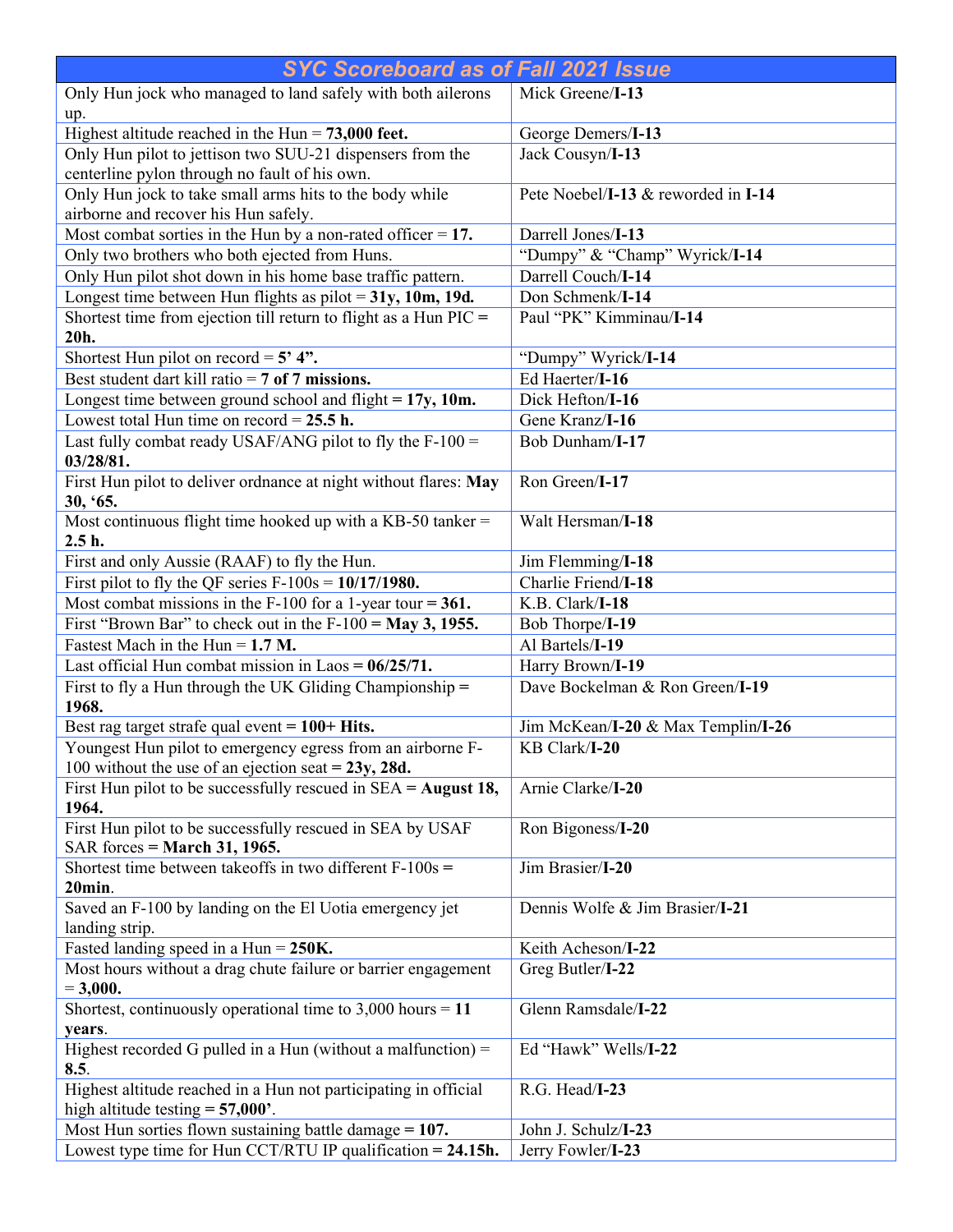| <b>SYC Scoreboard as of Fall 2021 Issue</b>                                                                                   |                                                   |  |
|-------------------------------------------------------------------------------------------------------------------------------|---------------------------------------------------|--|
| Fewest Hun flights prior to a major accident $= 1$ .                                                                          | Norm Turner/I-23                                  |  |
| Most civilian hours in the Hun = $1,872$ .                                                                                    | Rod Beckett/I-23                                  |  |
| Most Atlantic Ocean crossings in a civilian F-100 without                                                                     | Rod Beckett/I-23                                  |  |
| having to use the drag chute $= 5$ .                                                                                          |                                                   |  |
| Only SSSer to air-to-air refuel in a civilian F-100.                                                                          | Rod Beckett/I-23                                  |  |
| Only SSSer to ferry a civilian F-100 single-ship across the                                                                   | Rod Beckett/I-23                                  |  |
| Atlantic without a GPS.                                                                                                       |                                                   |  |
| Only SSSer to land an F-100F from the back seat with the                                                                      | Thales "Tad" Derrick/I-23                         |  |
| throttle stuck in afterburner.                                                                                                |                                                   |  |
| Lowest type time and total hours to qualify for an F-100 ferry                                                                | Jerry Fowler/I-24                                 |  |
| High Flight to Europe = $29h$ and 744h.                                                                                       |                                                   |  |
| Member of the only F-100 combat mission to deliver ordnance                                                                   | Fred Abrams/I-24                                  |  |
| on its own air base = Bien Hoa, Tet, 31 January 1968.                                                                         |                                                   |  |
| First F-100 pilot to fire a GAM-83/AGM-12 missile in combat                                                                   | $I-23/I-25$                                       |  |
| $= 09/30/65.$                                                                                                                 |                                                   |  |
| Shortest F-100 in-flight time from takeoff to a dead-stick                                                                    | Bob Titus/I-25                                    |  |
| landing on the same runway due to an $IFE = about 1 minute$ .                                                                 |                                                   |  |
| Only F-100 pilot to have made engine mounts for the F-                                                                        | Alex Sapyta/I-25                                  |  |
| 100/J57 BEFORE becoming a Hun driver.                                                                                         |                                                   |  |
| Most KC-135 full offloads taken on one Hun flight = $8$ .                                                                     | Dick Mason/I-26                                   |  |
| The father/son Hun pilots pair with the longest interval (15)                                                                 | Jim Icenhour, Sr. & Jim Icenhour, Jr./I-26        |  |
| years) between the father's first flight (Apr '57) and the son's                                                              |                                                   |  |
| last flight (Apr '72).                                                                                                        |                                                   |  |
| The father/son Hun pilots pair with the longest interval (10                                                                  | Jim Icenhour, Sr. & Jim Icenhour, Jr./I-26        |  |
| years and 6 months) between the father's last flight (Apr '58)                                                                |                                                   |  |
| and the son's first flight (Oct '68).                                                                                         |                                                   |  |
| Hottest temperature at takeoff with a clean $F-100D = 140 F$ .                                                                | Ron Green/I-26                                    |  |
| Only Hun pilot to eject at 400 feet AGL on final to landing and                                                               | Strawberry Reynolds/I-27                          |  |
| survive with only minor injuries.                                                                                             |                                                   |  |
| Only pilot to have flown an F-100 solo (no wingman or tanker)                                                                 | J.R. Alley/I-28                                   |  |
| across the North Atlantic via island hopping, twice!                                                                          |                                                   |  |
| Only Hun driver(s) to hookup and refuel from a Navy tanker.<br>Last to fly the Hun = November 3, 2014.                        | "Crusher" Flight of 4/I-28<br>Charlie Friend/I-28 |  |
| Last to fly a C-model = September 6, 1989.                                                                                    |                                                   |  |
|                                                                                                                               | J.R. Alley/I-28                                   |  |
| First and only F-100 pilot to fly his first-ever F-100 flight solo<br>in an F-100C out of Fürstenfeldbruck AB, Germany = $43$ | David Brown/I-29                                  |  |
| October 1957.                                                                                                                 |                                                   |  |
| First Luke student to land an F-100C at Gila Bend Aux Field due                                                               | William Lambertson /I-29                          |  |
| to an IFE = Summer 1959.                                                                                                      |                                                   |  |
| Longest service as a spare deployment pilot, for one leg out                                                                  | Robert Hires/I-29                                 |  |
| and back to home base $= 10$ Hun hrs, in 5 days, wearing                                                                      |                                                   |  |
|                                                                                                                               |                                                   |  |
| the same flight suit.<br>First pilot to land an $F-100$ at Pingtung AB, Taiwan = 16 April                                     | "Tuck" McAtee/I-29                                |  |
| 1966.                                                                                                                         |                                                   |  |
| First Hun pilot to lead a team in the restoration of an F-100 for                                                             | Ken Ramsay/I-30                                   |  |
| museum display = completed: 22 JUN '12.                                                                                       |                                                   |  |
| Hun pilot with the shortest time in South Vietnam before                                                                      | <b>Bill Barreire/I-30</b>                         |  |
| having to eject from his crippled $F-100 = 4$ days.                                                                           |                                                   |  |
| First Hun pilot to AR with the bent probe way out of its normal                                                               | R.Y. Costain/I-30                                 |  |
| vertical position = $22$ Oct., '63.                                                                                           |                                                   |  |
| Highest Strafe event score ever obtained by a Luke Long                                                                       | Pete McCue/I-30                                   |  |
| Course student on first Ground Attack range mission = 53%.                                                                    |                                                   |  |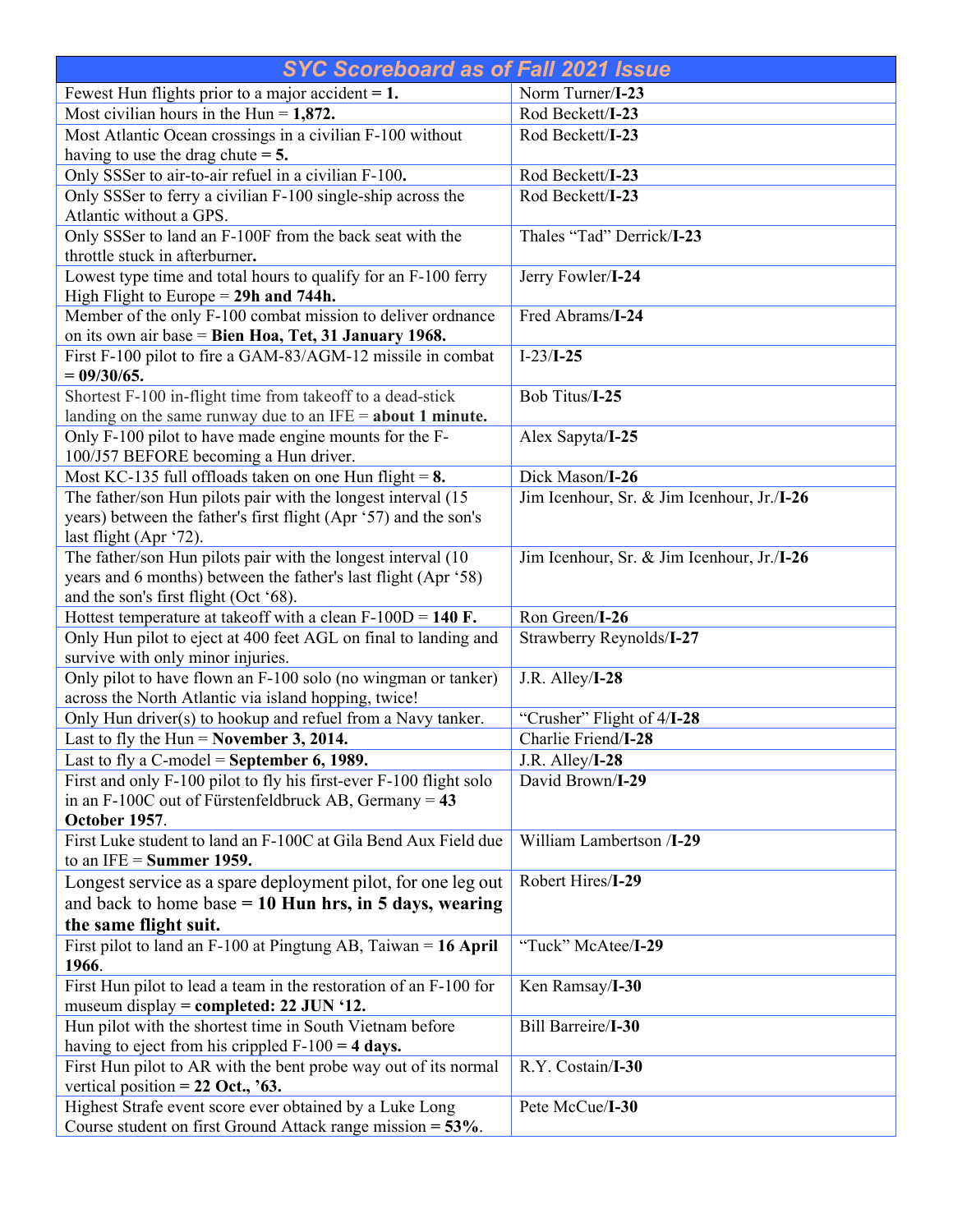| <b>SYC Scoreboard as of Fall 2021 Issue</b>                                                                                                     |                                    |  |
|-------------------------------------------------------------------------------------------------------------------------------------------------|------------------------------------|--|
| Most successful flameout landings in a finite time $= 2$ in 46<br>days.                                                                         | Don Emigholz /I-31                 |  |
| Youngest individual to break the Mach in an $F-100 = 18y$ ,<br>4.5m.                                                                            | Rudy Bow/I-31                      |  |
| Only Hun pilot to receive the Air Medal, as a spare pilot, for an<br>over-12-hour non-stop overseas deployment.                                 | Gary Gulbransen/I-31               |  |
| Only Hun pilot to AR qualify himself flying as a flight leader<br>on a combat mission.                                                          | Pete Fleischhacker/I-31            |  |
| Only Luke AFB F-100 long-course student pilot to deliver an<br>OTS practice bomb that hit the Bullseye within one second of<br>its planned TOT. | Gary Nophsker/I-31                 |  |
| Youngest pilot to fly the Hun (as a student) = $20y$ , 8m, 12d.                                                                                 | Phil Drew/I-32                     |  |
| Highest recorded positive and negative Gs pulled in a HUN on                                                                                    | Vern Nordman/I-32                  |  |
| the same flight (with a control system malfunction) = $+10$ , -4.                                                                               |                                    |  |
| Student in the last F-100 FWIC, Class 7T-10W, 1976.                                                                                             | Paul Pochmara/I-33                 |  |
| Lowest number of Night OWL combat IP checkout rides = one.                                                                                      | Al Bartels/I-34                    |  |
| Led the first and only Active Air Scramble in an F-100A<br>aircraft.                                                                            | George Demers/I-34                 |  |
| Most non-consecutive years flying the Hun = $46.6y$ .                                                                                           | Charlie Friend/I-34                |  |
| First to fly all four operational models of the $F-100 = F-100A$<br>19 APR '57, F-100F 2 DEC '57, F-100C 25 FEB '59, F-100D<br>8 JUN '59        | Hal Gabby /I-34                    |  |
| Youngest to get a unit $F-100$ IP checkout in a combat zone =<br>26y, 10m.                                                                      | Pete Robinson /I-34                |  |
| The first and only pilot to fly the F-100A, C, $\overline{D}$ , & F models<br>with the same unit.                                               | George Demers/I-34 & Ira Holt/I-35 |  |
| Only F-100F IP to never have flown from the backseat before."                                                                                   | Herman Westbrook/I-35              |  |
| Lowest ranking and lowest total time to enter the Luke AFB<br>CCT/IP training $= 2nd$ Lt. 650.                                                  | Tad Derrick/I-35                   |  |
| Oldest USAF operational Active Duty F-100 pilot at 52 years.                                                                                    | Les Leavoy/I-35                    |  |
| Only SSS Hun pilot to take-off on a VFR clearance in<br>Zero/Zero weather conditions.                                                           | Ron Green/I-35                     |  |
| Youngest pilot to eject from an $F-100$ TWICE = 25y, 6m, 11d.                                                                                   | John Painter/I-37                  |  |
| First to fly all three 'Single-seat' operational models of the                                                                                  | Jim Ellis/I-37                     |  |
| F-100 = F-100C 30 March 1956, F-100A 6 June 1956, F-<br>100D 2 December 1956.                                                                   |                                    |  |
| Only F-100 pilot(s) to RTB with an AAR drogue basket on the<br>refueling boom.                                                                  | Bill Kriz/I-37 & Dave Kramer/I-38  |  |
| Only Hun pilot to hit the dart target on the first live fire trigger<br>pull.                                                                   | Jerry de la Cruz/I-37              |  |
| Only F-100 pilot to be shot down on his birthday (19 January<br>1970).                                                                          | Lynn Farnsworth/I-37               |  |
| Only F-100 pilot to fly combat missions without any formal F-<br>100 CCTS/RTU gunnery training.                                                 | Pete Biddle/I-37                   |  |
| Longest overwater F-100 flight, terminating in a flameout<br>landing $= 3,511$ miles.                                                           | Ray Laird/I-38                     |  |
| Most F-100 out-of-country combat missions $= 109$ .                                                                                             | Dave Thomson/I-38                  |  |
| Only Hun pilot to fly his first ever F-100D flight on a combat<br>mission.                                                                      | Ken Luedeke/I-38                   |  |
| Last Hun pilot to land an $F-100$ in $SEA =$ Late AUG 1971                                                                                      | Gary Silence/I-38                  |  |
| Last pilot to fly a Hun into Korea (1 June 1969) and who flew                                                                                   | Allen Strasser, Jr./I-39           |  |
| the last Hun flown out of Korea (10 June 1969).                                                                                                 |                                    |  |
| Member of the last F-100 Operation Rolling Thunder mission                                                                                      | Ed Haerter/I-39                    |  |
| in North Vietnam on 1 November 1968.                                                                                                            |                                    |  |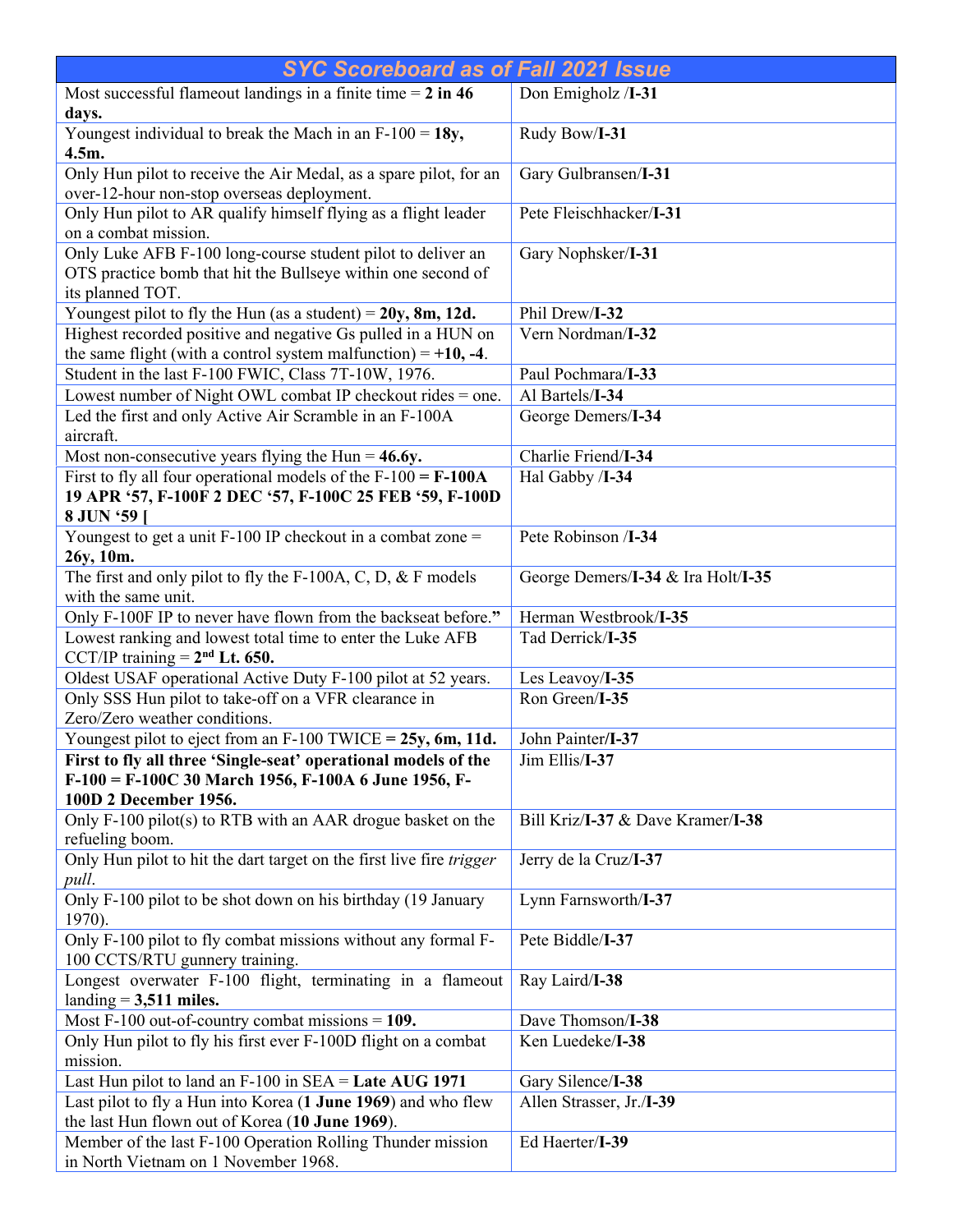| <b>SYC Scoreboard as of Fall 2021 Issue</b>                                                                     |                                            |  |
|-----------------------------------------------------------------------------------------------------------------|--------------------------------------------|--|
| Flew the most combat sorties in different Hun air frames                                                        | Glenn Ramsdale/I-39                        |  |
| (counted by tail numbers and all three models) for one PCS                                                      |                                            |  |
| tour from the same airbase $= 54$                                                                               |                                            |  |
| Only recipient of the Barry Goldwater Top Gun Award whose                                                       | Jim Mayton/I-39                            |  |
| plaque was (upon request) personally signed and handed back                                                     |                                            |  |
| to the awardee.                                                                                                 |                                            |  |
| Only Hun pilot to safely land an F-100 with no aileron control.                                                 | John Edelblute II/I-40                     |  |
| The only pilots to successfully Air-to-Air refuel on an ocean                                                   | Jim Kempton and Ken Ramsay/I-40            |  |
| crossing with the refueling probe 180 degrees out of the normal<br>position.                                    |                                            |  |
| Only father-son pair to fly a combat mission in an F-100F.                                                      | Rusty Gideon/I-40                          |  |
| The only Hun pilot to fly a total of ONE F-100 combat sortie                                                    | Guy Gruters/I-40                           |  |
| between two F-100 combat shoot downs.                                                                           |                                            |  |
| Only Hun pilot to make an emergency landing at an emergency<br>airfield with only 200 pounds of fuel remaining. | Pete Winters/I-40                          |  |
| Only F-100C pilot to have a tanker to himself to get from                                                       | John C. Harrison/I-41                      |  |
| Hickam AFB back to the U.S. mainland at McClellan AFB.                                                          |                                            |  |
| Only father-daughter pair to fly consecutively in the same F-                                                   | Bob "Hoppy" and Heather Hopkins/I-41       |  |
| 100F on the same day.                                                                                           |                                            |  |
| Shortest time between $F-100$ combat shoot downs = 9d.                                                          | Dale Sissell /I-41                         |  |
| The only Hun pilot to shoot down a QF-100 FSAT (drone)                                                          | Bob Fosnot/I-41                            |  |
| albeit with a missile from an F-4.                                                                              |                                            |  |
| Only two pilots (Chuck Beverly 'RIP) to fly their F-100s                                                        | Gene Bures & Chuck Beverly/I-43            |  |
| configured with 335 gallon external fuel tanks non-stop                                                         |                                            |  |
| from Hahn AB, Germany, to Wheelus AB, Tripoli, Libya.                                                           |                                            |  |
| Hun pilot to make the most dry-hookups on an AAR sortie=43.                                                     | Steve Braswell/I-43                        |  |
| Youngest pilot to eject from an $F-100 = 23y$ , 5m, 11d.                                                        | Steve Braswell/I-43                        |  |
| First, and as far as he knows, the only F-100 pilot, to be                                                      | Ron Fogleman/I-43                          |  |
| rescued by a U.S. Army Cobra helicopter after being shot                                                        |                                            |  |
| down in Vietnam, 12 Sep 1968.                                                                                   |                                            |  |
| The only Hun pilot to safely land an F-100 while the throttle<br>was stuck at military power.                   | Ken Ramsay/I-43                            |  |
| Only Hun pilot to have had a close encounter with a missile                                                     | William Rossiter/I-43                      |  |
| while on a low level navigation flight $-100$ feet.                                                             |                                            |  |
| The only F-100 pilot to shear off all stick grip electrical pins                                                | Don Morrison/I-43                          |  |
| while attempting to refuel on the tail drogue of a KB-50 at                                                     |                                            |  |
| night and land safely.                                                                                          |                                            |  |
| Only SSS member to safely land a Hun with a non-responsive                                                      | Ron Siegfried/I-44                         |  |
| throttle because of a linkage malfunction.                                                                      |                                            |  |
| Only two Hun pilots to be dual qualified at the same time in the                                                | Richard Ranaudo/I-45 & Charlie Friend/I-47 |  |
| F-100 and F-106.                                                                                                |                                            |  |
| First of four pilots from the 22 <sup>nd</sup> TFS all of which scored                                          | Rif" Revisky/I-45                          |  |
| bullseyes from over-the-shoulder bomb deliveries at El Uotia                                                    |                                            |  |
| Range.                                                                                                          |                                            |  |
| Last combat F-100 landing in Vietnam                                                                            | Bill "Chip" Taylor/I-451                   |  |
| Only Hun pilot to have provided an escort to Bob Hope's C-<br>130 arrival  twice.                               | Gary Eglinton/I-45                         |  |
| Youngest to become an F-100 squadron Flight Commander in a                                                      | Dean Stickell I-47                         |  |
| combat zone = $27y$ , 8m.                                                                                       |                                            |  |
| Shortest time-period between two F-100 ejections = $5m$ , 10                                                    | Gary Findlay /I-47                         |  |
| days.                                                                                                           |                                            |  |
| The only Hun driver to have logged the most night time of                                                       | Cary "Doc" Broadway/I-47                   |  |
| 14.5 hours in one night.                                                                                        |                                            |  |